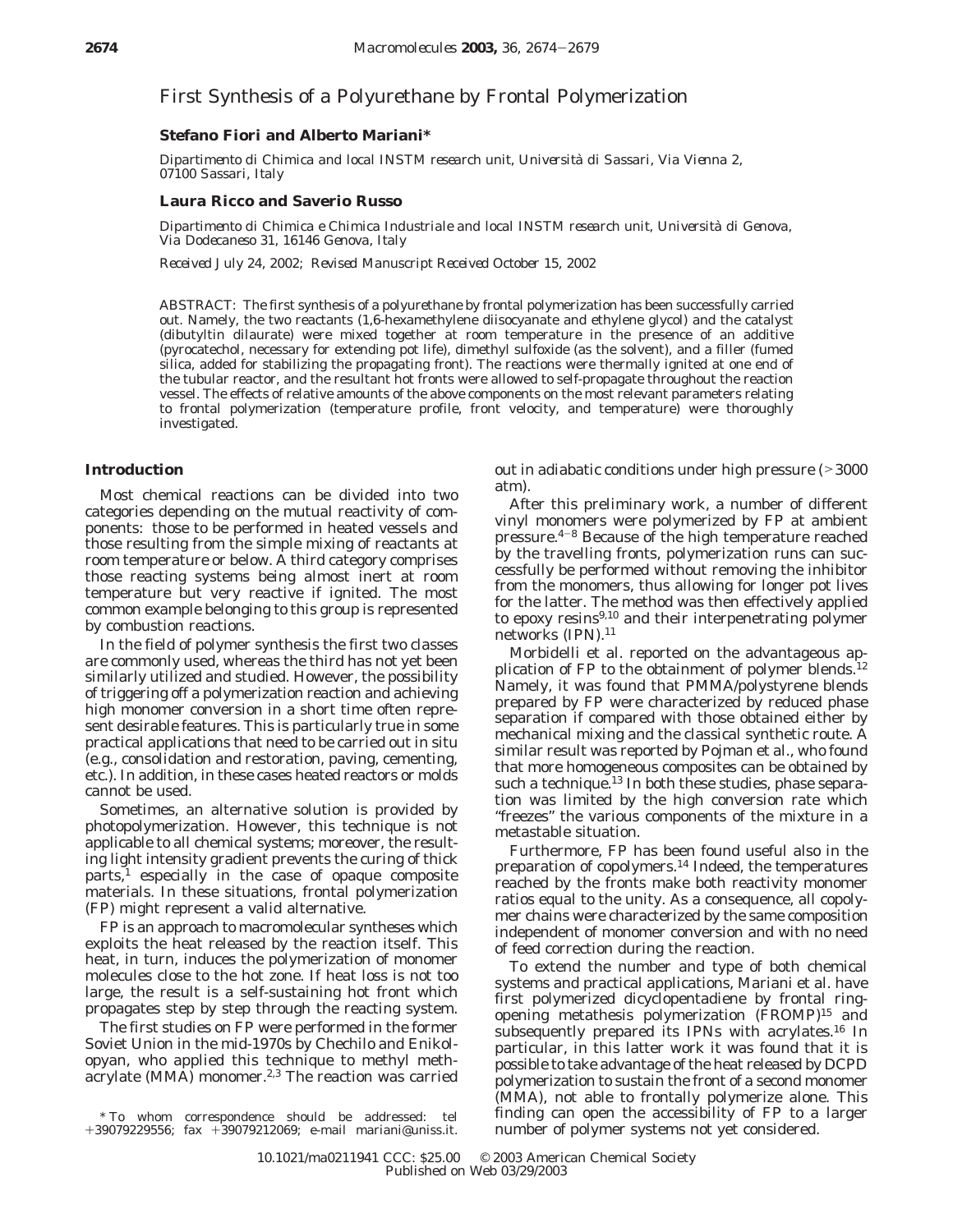## *Macromolecules, Vol. 36, No. 8, 2003* Synthesis of a Polyurethane **2675**

Recently, FP was used by Washington and Stein $bock<sup>17</sup>$  for the obtainment of temperature-sensitive hydrogels, by Fortenberry and Pojman for the solventfree synthesis of polyacrylamide,<sup>18</sup> and by Mariani et al. for the preparation of polymer-dispersed liquid crystal films of improved homogeneity19 and for the consolidation of porous materials having an historicalartistic interest.<sup>19,20</sup>

Furthermore, polyester/styrene resins prepared by FP have been found to be characterized by a higher conversion degree than those obtained by the usual batch technique.19,21

In addition to the above features of interest, it should be underlined that, FP being a self-sustaining reaction, it should also be considered an energy-saving way of producing polymer materials, with the additional advantage of short reaction times.

On the basis of what is summarized above, it is evident that FP is a very promising technique and one to be widely explored. In particular, significant scientific efforts should be made with the aim of extending the chemistry available to this synthetic approach. For each new suitable system found, a thorough systematic study on the influence of the relative ratios among all components of the reaction mixture has to be carried out. Specifically, front velocity and its maximum temperature are the parameters of main interest. Indeed, as mentioned above, most of the advantages of such an approach are a direct consequence of the high conversion rate due to high front temperatures. On the other hand, if these are excessively high, ceiling and/or degradation temperature can be reached, thus compromising the real usefulness of the method.

In the present paper we report on our recent results devoted to setting up experimental conditions for the first synthesis of a polyurethane by the FP technique.

Because of the high mutual reactivity of 1,6-hexamethylene diisocyanate (HDI) and ethylene glycol (EG) when mixed together with a suitable catalyst (dibutyltin dilaurate, DBTDL), a small amount of an additive (pyrocatechol) was added to the reaction mixture in order to increase its pot life.22 Indeed, to achieve a *pure* FP, a sufficiently long pot life of the reaction medium must be present.<sup>15,16</sup> If this is not the case, spontaneous polymerization (SP) occurs which competes with, and sometimes prevents, FP.

In the following, the influence of catalyst and additive concentrations, as well as those of the other components of the reaction mixture, will be presented. Furthermore, a comparison with some samples obtained in batch will be reported.

#### **Experimental Section**

**Materials.** 1,6-Hexamethylene diisocyanate, pyrocatechol, dibutyltin dilaurate, dimethyl sulfoxide (DMSO), and *m*-cresol were purchased from Aldrich; ethylene glycol and Cabosil were obtained from Fluka. All materials were used as received.

**Frontal Polymerizations.** In a typical run, a glass test tube (i.d. 16 mm) was filled with the appropriate amounts of HDI and EG (always used in equimolar amounts), DBTDL, dimethyl sulfoxide (as the solvent), and 3 wt % fumed silica (Cabosil). The vessel was shaken in order to obtain a homogeneous mixture, and a K-type thermocouple, connected to a digital thermometer, was utilized to monitor the temperature change (instrument precision  $\pm 0.3$  °C). The junction was immersed at about 4 cm from the free surface of the liquid. The front position  $(\pm 0.5 \text{ mm})$  was recorded as a function of time.

**Scheme 1. Schematic Representation of FP Occurring along a Tubular Reactor**



The upper layer of the mixture was then heated by a soldering iron until the formation of a hot propagating front began (Scheme 1). Front propagation occurred at constant velocity by conversion of monomer to polymer with almost no formation of bubbles. After reaction completion, the samples were allowed to cool to room temperature and kept at that temperature for an hour. Subsequently, they underwent Soxhlet extraction for 24 h using boiling methanol, and the residue was dissolved in *m*-cresol in order to remove silica by centrifugation. Thereafter, the clear solution was poured into 5% aqueous NaOH and the white precipitate filtered, washed with water, acetone, and diethyl ether, and finally dried in a vacuum oven at 40 °C for 24 h. Polymer yields were almost quantitative.

**Batch Polymerizations.** Several batch runs have been performed in order to compare the resultant samples with the corresponding ones obtained by FP. In typical syntheses, the same amounts of each component as quoted above were mixed in a reaction vessel, immersed in a thermostatic oil bath set either at 80 or 180 °C, and allowed to react for an hour. The samples underwent the same purification procedure described above.

**Characterization.** NMR characterization was performed on a 300 MHz spectrometer (Varian) in DMSO-*d*6: *δ* 1.3 (m, 8H), *δ* 2.9 (m, 4H), *δ* 4.1 (m, 4H), *δ* 7.2 (s, 2H). Intrinsic viscosities were measured in *m*-cresol at 25 °C.

Glass transition temperature  $(T_g)$ , melting temperature  $(T_m)$ , and degree of crystallinity  $(x_c)$  of  $\overline{FP}$  and batch samples were measured by a Mettler differential scanning calorimeter (DSC) model TC 10A. All samples underwent the following cycle of three temperature scans in order to eliminate residual solvents and to standardize the thermal history of polyurethane samples: a first heating from 0 to 240 °C (at 20 °C/min), followed by cooling from 240 to 0 °C (at 20 °C/min) and a second heating from 0 to 240 °C (at 20 °C/min). Only *T*g, *T*m, and  $x_c$  values observed during the second heating have been taken into consideration in the following.

## **Results and Discussion**

**Preliminary Experiments.** Several preliminary runs were performed in order to verify whether FP could be a suitable route for obtaining polyurethanes. Namely, we have found that, by the simple mixing of EG, HDI, and DBTDL at room temperature in the presence of DMSO (necessary to prevent phase separation), an instantaneous SP reaction occurs. Although a longer pot life could be attained by maintaining the above mixture at temperatures ranging between  $-50$  and  $-100$  °C, a pure FP was not achieved by this approach, both SP and FP taking place simultaneously with the formation of "fingering". $5,23,24$  This phenomenon occurs when a polymer is denser than the corresponding monomer and melts at the front temperature; it is revealed by descending drops of hot polymer material that contaminate the lower zones of unreacted monomer, resulting both in heat removal from the front (sometimes even quenching it) and in local SP. As suggested in the literature, $23,24$  depending on the polymerizing system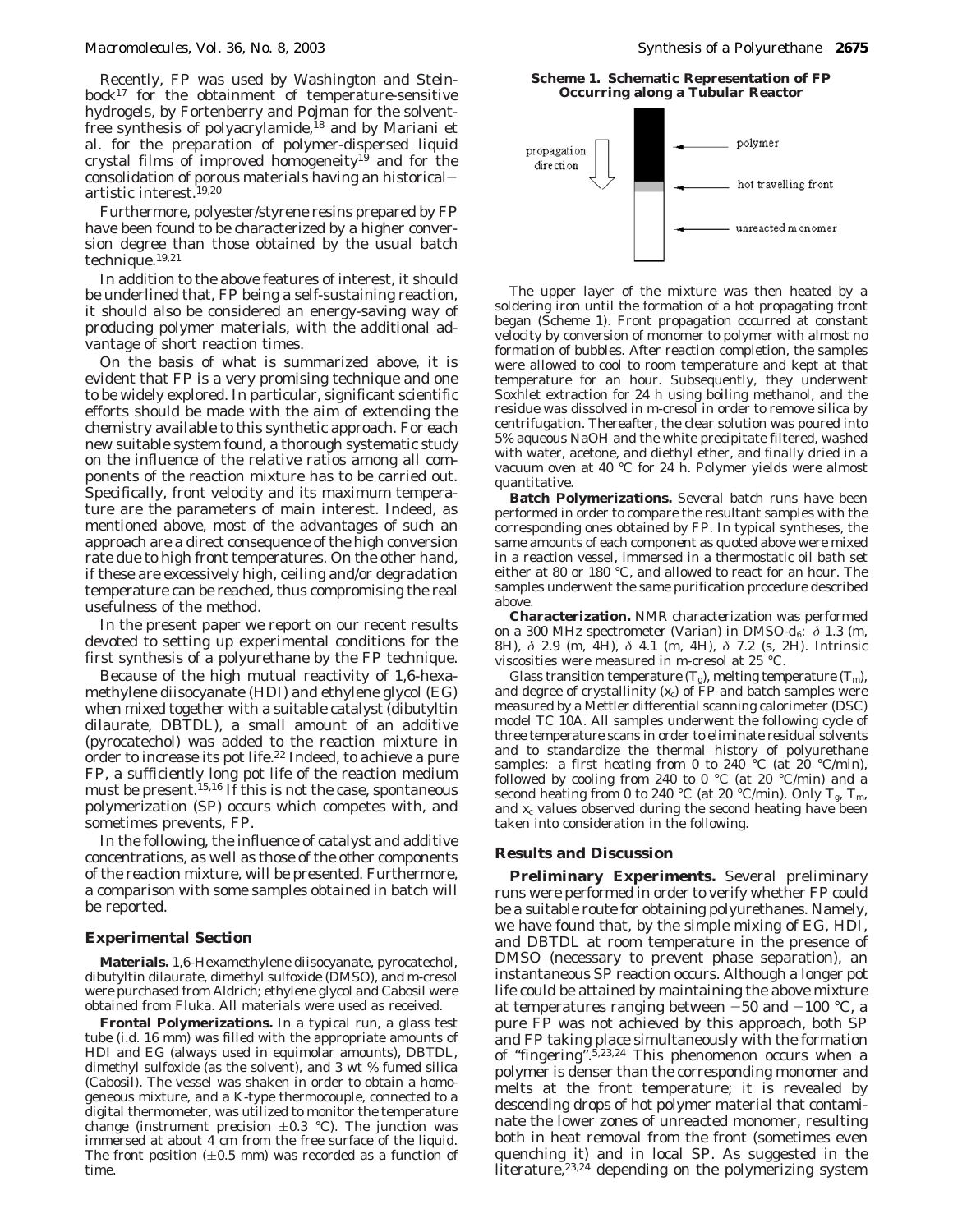

**Figure 1.** Front position vs time for a typical run of (a) and (b) series. (a)  $[DBTDL]/[HDI] = 1.9 \times 10^{-3}$  mol/mol; [pyrocat-<br>echoll/[DBTDL] = 11 mol/mol: DMSO = 18 wt %: Cabosil = 3 echol]/[DBTDL] = 11 mol/mol; DMSO = 18 wt %; Cabosil = 3 wt % (FP7). (b) [DBTDL]/[HDI] =  $1.9 \times 10^{-3}$  mol/mol; [pyro- $\text{catechol}/[\text{DBTDL}] = 28 \text{ mol/mol}$ ; DMSO = 18 wt %; Cabosil  $=$  3 wt % (FP8).

there are several means of preventing this phenomenon such as tube rotation, high-frequency low-amplitude oscillatory vibrations, and increased viscosity of polymerization medium by viscosifier addition (e.g., small amounts of ultrafine fumed silica). In subsequent experiments we selected the latter approach, also taking into account that in several applications silica could be used as a filler in polyurethane-based formulations.

In addition, Damman and Carlson<sup>22</sup> have shown that an extended pot life in the synthesis of polyurethanes can be achieved by adding suitable amounts of an additive (pyrocatechol) to the above reaction components. The effect of pyrocatechol is that of tin complexation, with the consequence of depressing catalyst activity at room temperature, yet ensuring a high reactivity at the higher temperatures typically reached by propagating fronts. As a matter of fact, by pyrocatechol addition ( $\geq$ 0.5 wt %) a pot life 25 min long was achieved in our reacting system, as compared to the almost instantaneous reaction in its absence. This finding allowed us to perform pure FP runs without simultaneous occurrence of SP.

As already indicated, the role of relative amounts of catalyst, reactants, additive, and DMSO will be described in detail and related to the most relevant FP parameters such as front velocity, temperature profile, and its maximum value.

All syntheses have been performed in nonadiabatic reactors in order to test the applicability of this technique to process conditions often found in practice.

For two typical runs, the position of the hot front as a function of time is given in parts a and b of Figure 1 (samples FP7 and FP8, respectively). As can be seen, the experimental data for both sets of experiments are well fitted by straight lines, meaning that the propagation of the polymerization front moves at a constant velocity. This behavior represents the first experimental evidence that pure FP is occurring. In fact, deviations from the linearity are generally observed when a simultaneous SP is present. These deviations are mainly due to heat dispersion caused by the monomer fraction polymerizing by SP and to the related change of medium viscosity.

Further evidence to support the above statement is given by the temperature profile of sample FP4 shown in Figure 2. The horizontal part of the curve, ascribing a constant temperature value to zones far from the



**Figure 2.** A typical temperature profile. [DBTDL]/[HDI] =  $7.1 \times 10^{-4}$  mol/mol; [pyrocatechol]/[DBTDL] = 28 mol/mol;  $DMSO = 18$  wt %; Cabosil = 3 wt % (FP4).



**Figure 3.** Maximum temperature reached by the front vs [DBTDL]/[HDI] ratio: (a) [pyrocatechol]/[DBTDL]  $= 11$  mol/ mol, DMSO = 18 wt %, Cabosil = 3 wt %; (b) [pyrocatechol]/  $[DBTDL] = 28 \text{ mol/mol}$ ,  $DMSO = 18 \text{ wt } \%$ , Cabosil = 3 wt %.

incoming hot front, points out that SP is not occurring simultaneously; otherwise, because of the exothermicity of the reaction, a temperature increase should be observed.

On the basis of the above results, it can be inferred that, by choosing suitable amounts of reactants, catalyst, and additive, only FP is occurring in our reacting system.

**Effect of Catalyst Concentration.** Two series of experiments have been carried out, each of them keeping constant a specific [pyrocatechol]/[DBTDL] ratio. In the runs performed at [pyrocatechol]/ $[DBTDL] = 11$ (mol/mol), the [DBTDL]/[HDI] ratio was allowed to vary between 0 (no catalyst added) and  $2.4 \times 10^{-3}$  (mol/mol), but reproducible FP data were obtained only in the range between  $4.7 \times 10^{-4}$  and  $1.9 \times 10^{-3}$  (mol/mol). For lower ratios, no FP was observed. Conversely, for [DBTDL]/[HDI] > 1.9  $\times$  10<sup>-3</sup> a significant amount of SP was always present.

Also in the runs performed at [pyrocatechol]/[DBTDL]  $= 28$  (mol/mol), the range in which a pure FP was observed was  $4.7 \times 10^{-4} \leq$  [DBTDL]/[HDI]  $\leq 1.9 \times 10^{-3}$ . Again, at lower ratios the propagating front was not able to self-sustain, whereas at larger contents of catalyst, FP was in competition with SP.

For the two sets of experiments, the temperature of the propagating front  $(T_{\text{max}})$ , as defined in Figure 2) is plotted in Figure 3 as a function of the [DBTDL]/[HDI] molar ratio, within the above range of values causing pure FP to occur. It should be emphasized once more that our experiments are performed in nonadiabatic conditions and, for this reason, their  $T_{\text{max}}$  values are not constant but dependent on the experimental parameters chosen. Namely, slow fronts allow more time for heat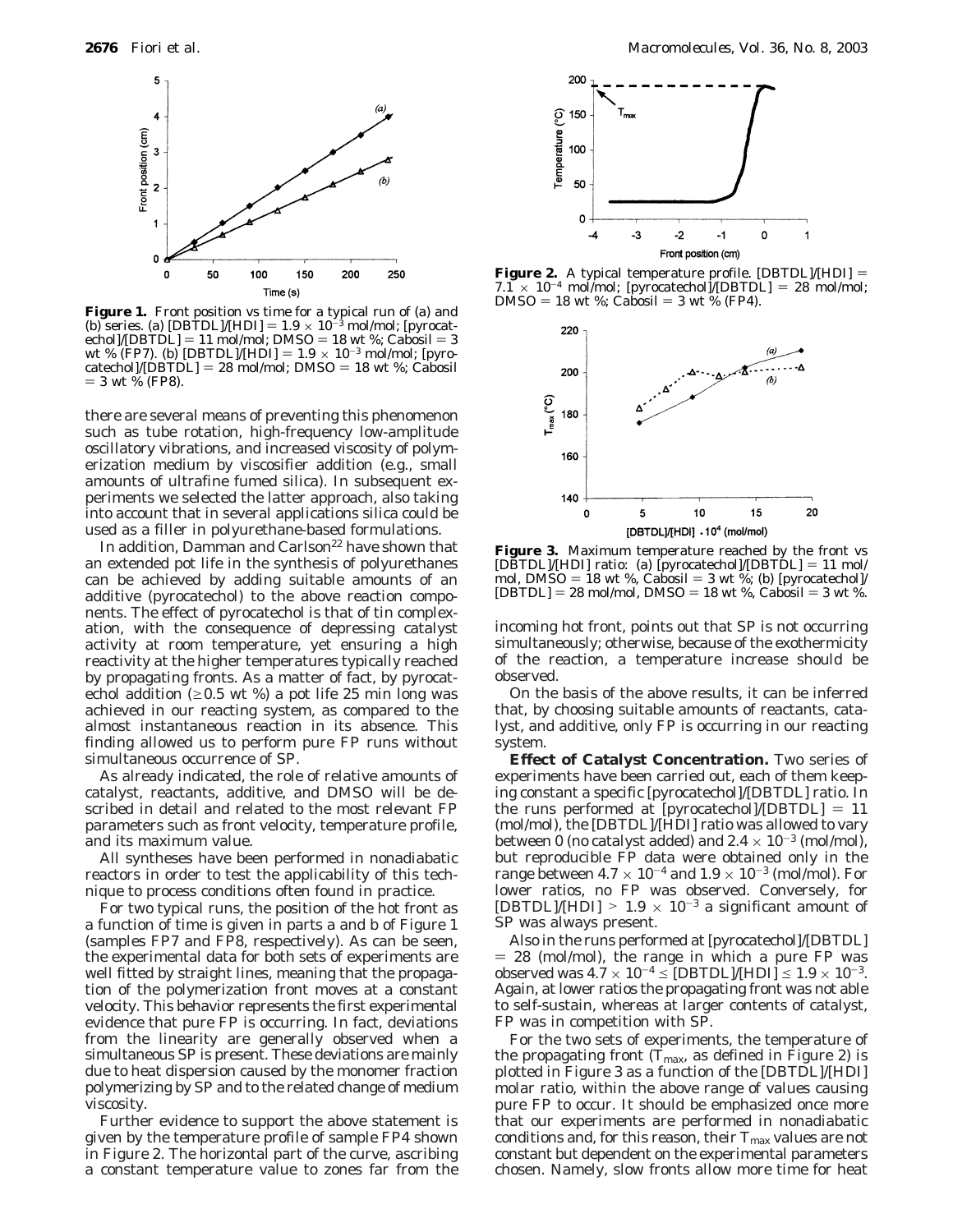

**Figure 4.** Front velocity vs [DBTDL]/[HDI] ratio: (a) [pyrocatechol]/[DBTDL] = 11 mol/mol, DMSO = 18 wt %, Cabosil  $=$  3 wt %; (b) [pyrocatechol]/[DBTDL]  $=$  28 mol/mol, DMSO  $=$ 18 wt %, Cabosil = 3 wt %.



**Figure 5.** Maximum temperature vs [pyrocatechol]/[DBTDL] ratio. Experimental conditions:  $[DBT\tilde{D}L]/[HDI] = 9.4 \times 10^{-4}$ mol/mol,  $DMSO = 18$  wt %, Cabosil = 3 wt %.

loss, and consequently, lower  $T_{\text{max}}$  values are found. Indeed, data in Figure 3 are rather far from the limiting value pertaining to the adiabatic temperature (232 °C).

For the first set of experiments (curve a), an almost linear dependence of  $T_{\text{max}}$  on [DBTDL]/[HDI] is present in the whole range of molar ratios, whereas for the other set (curve b) a more complex pattern is shown, with a curve approaching a *plateau* value for the [catalyst]/ [reactant] ratio  $\geq 9 \times 10^{-4}$ . In other words, at variance from what has been found for (a) systems, a linear dependence of *T*max on the [catalyst]/[reactant] ratio is present only in the lower range of catalyst concentrations (4.7  $\times$  10<sup>-4</sup>  $\leq$  [DBTDL]/[HDI]  $\leq 9.4 \times 10^{-4}$ ). For higher values,  $T_{\text{max}}$  remains almost constant at ca. 200  $\rm ^{\circ}C.$ 

For the first set of experiments, a quasi-linear relationship is present also between the front velocity and the [DBTDL]/[HDI] ratio (Figure 4a). Namely, an increase of catalyst concentration from  $[DBTDL]/[HDI] =$  $4.7 \times 10^{-4}$  to  $1.9 \times 10^{-3}$  mol/mol caused an increase of front velocity from 0.0083 to 0.017 cm/s.

Conversely, for the second set of experiments (Figure 4b), the front velocity dependence on the [catalyst]/ [reactant] ratio levels off at values of the above ratio  $\geq$  $9 \times 10^{-4}$  in a way very similar to the corresponding  $T_{\text{max}}$ trend.

**Effect of Additive Concentration.** For this set of experiments [DBTDL]/[HDI] was kept constant and equal to  $9.4 \times 10^{-4}$  mol/mol, while the [pyrocatechol]/ [DBTDL] molar ratio was allowed to vary between 11 and 56 (for [pyrocatechol]/[DBTDL] < 11, SP has always been observed).

Figure 5 shows  $T_{\text{max}}$  vs [pyrocatechol]/[DBTDL] ratio. As mentioned above (Figure 3), an increase of this ratio from 11 to 28 resulted in a corresponding rise of  $T_{\text{max}}$ 



**Figure 6.** Front velocity vs [pyrocatechol]/[DBTDL] ratio. Experimental conditions:  $[DBT\ddot{D}L]/[HDI] = 9.4 \times 10^{-4}$  mol/ mol, DMSO = 18 wt %, Cabosil = 3 wt %.

from 188 to 200 °C. The latter value represents the highest temperature reached in this set of experiments. In fact, all runs carried out in the presence of larger amounts of pyrocatechol were characterized by lower values of *T*max, with an almost linear decrease down to 165 °C for [pyrocatechol]/[DBTDL]  $=$  56 mol/mol. Front velocity as a function of the [pyrocatechol]/[DBTDL] ratio is reported in Figure 6. The plot shows that the larger the concentration of additive, the slower the propagating front is, for molar ratios  $\geq 28$ . This result is also confirmed by comparing the slope of the two straight lines reported in Figure 1 that refers to the largest [DBTDL]/[HDI] ratio which allows for a pure FP to occur  $(1.9 \times 10^{-3} \text{ mol/mol})$ .

If we analyze in detail the curve trends given in Figures 1 and 4, it may be pointed out that the two experiments shown in Figure 1 as typical examples of pure FP pertain to the highest [catalyst]/[reactant] ratio, i.e.,  $1.9 \times 10^{-3}$ . As a consequence, they are characterized by the highest front velocity of each series. The slope of example (b) being lower, at first it might be suggested that one of the effects linked to the presence of larger amounts of additive (pyrocatechol) be that of diminishing front velocity. However, the above consideration does not in reality have any general validity if the detailed behavior of front velocity is examined in the whole range of additive concentration (Figure 4). Indeed, for 4.7  $\times$  $10^{-4} \leq$  [DBTDL]/[HDI]  $\leq 9.4 \times 10^{-4}$ , front velocity does not seem to be appreciably influenced by the amount of additive, the two curves being almost superimposed. Only for [DBTDL]/[HDI] >  $9.4 \times 10^{-4}$ , the behavior of the two systems sharply differs: while for lower amounts of pyrocatechol ((a) series) front velocity remains almost proportional to [DBTDL]/[HDI], for larger amounts of additive ((b) series) a *plateau* value of ca. 0.012 cm/s is reached.

The relationship between front velocity and *T*max for the two series is shown in Figure 7. As can be seen, all experimental data of the (a) series are characterized by higher velocity when compared to those obtained with larger additive concentrations for the same  $T_{\text{max}}$ . Moreover, for the (a) series the relationship found is linear, with a doubling of front velocity from 0.0083 to 0.017 cm/s for a  $T_{\text{max}}$  increase from 176 to 210 °C.

Different behavior characterizes the (b) series for which, again, a tendency to reach a *plateau* value has been found: after an almost linear increase from 0.0067 cm/s at 183 °C to 0.012 cm/s at 198 °C, the latter value of front velocity is kept almost constant up to 202 °C.

**Effect of Reactant Dilution.** As mentioned above, a small amount of DMSO is necessary in order to obtain a good mixing of all components. The results discussed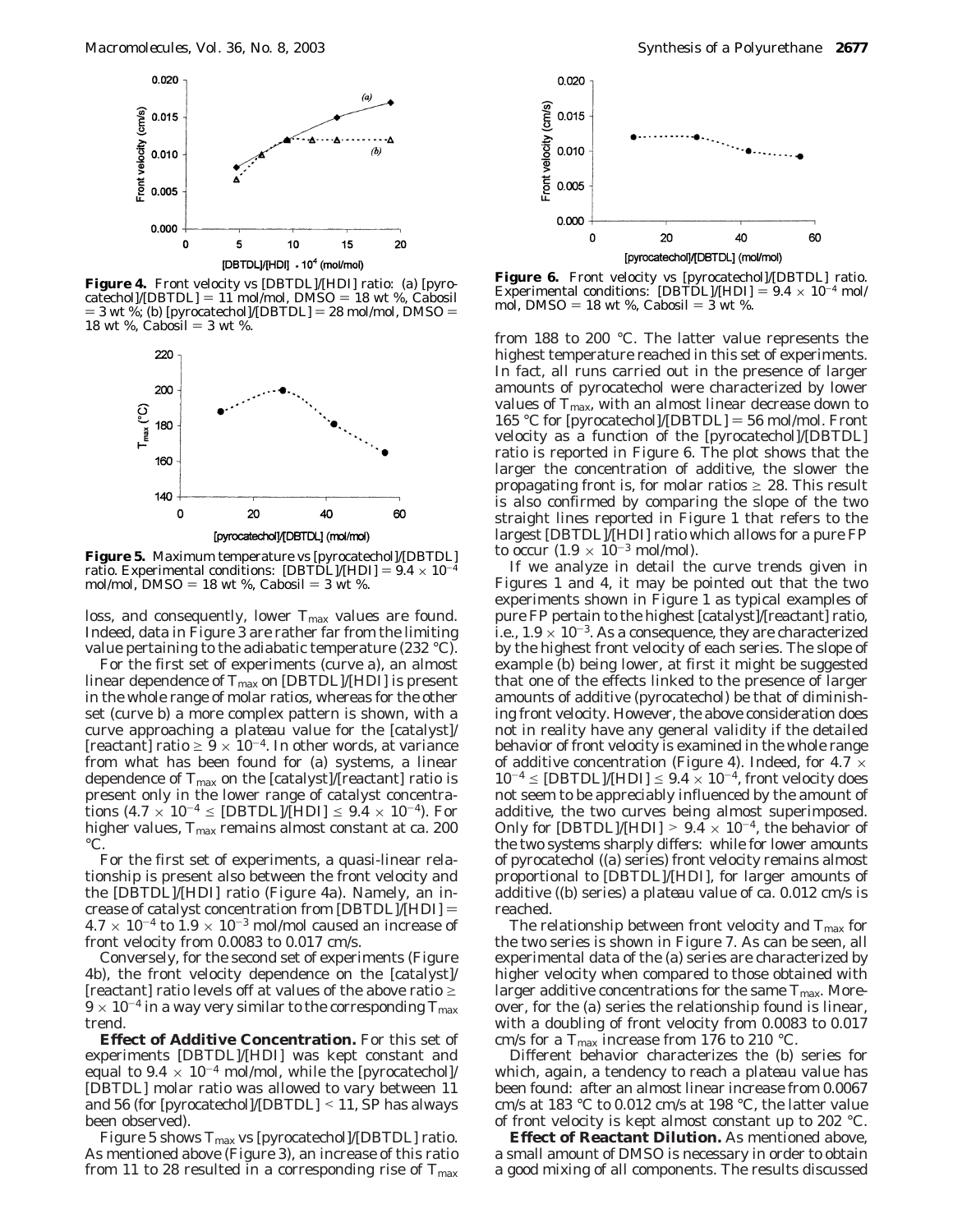

**Figure 7.** Front velocity as a function of  $T_{\text{max}}$  for (a) and (b) series. (a)  $[DBTDL]/[HDI] = 4.7 \times 10^{-4} - 1.9 \times 10^{-3}$  mol/mol;<br>[pyrocatechol]/[DBTDL] = 11 mol/mol: DMSO = 18 wt %; [pyrocatechol]/[DBTDL] = 11 mol/mol; DMSO = 18 wt %; Cabosil = 3 wt %. (b) [DBTDL]/[HDI] =  $4.7 \times 10^{-4}$  –  $1.9 \times 10^{-3}$ mol/mol; [pyrocatechol]/[DBTDL] = 28 mol/mol; DMSO =  $18$ wt %; Cabosil  $=$  3 wt %.

**Table 1. Effect of DMSO Content in the Reaction Mixture on** *T***max and Front Velocity***<sup>a</sup>*

| sample          | amount of<br>$DMSO$ (wt %) | $T_{\rm max}$ (°C) | front velocity<br>$\text{(cm/s)}$ |
|-----------------|----------------------------|--------------------|-----------------------------------|
| FP1             | 18                         | 188                | 0.012                             |
| FP5             | 24                         | 183                | 0.0067                            |
| FP <sub>6</sub> | 30                         | 180                | 0.0050                            |

*a* [DBTDL]/[HDI] =  $9.4 \times 10^{-4}$  mol/mol; [pyrocatechol]/[DBTDL]  $= 11$  mol/mol; Cabosil  $= 3$  wt %.

so far refer to compositions containing 18 wt % of DMSO, i.e., the minimum amount of solvent which allows a single phase of the polymerization mixture to occur (with the obvious exception of fumed silica).

We have also tried to investigate the influence of larger quantities of DMSO on both  $T_{\text{max}}$  and front velocity. The resultant data are listed in Table 1.

As might be expected, a dilution of the reactants resulted in a slight decrease of  $T_{\text{max}}$  from 188 to 180 °C, for DMSO content ranging from 18 to 30 wt %. The effect of dilution on front velocity is more evident, going from 0.012 down to 0.0050 cm/s.

**Characterization Data and Comparison between Samples Obtained by Frontal and Batch Polymerization.** *DSC Analysis.* As mentioned in the Experimental Section, DSC traces referring to the second heating of the samples have been considered, and no relevant difference in terms of  $T_m$ ,  $T_g$ , and  $x_c$  has been observed. As an example, the DSC trace of a typical FP sample (FP3) is shown in Figure 8, in which  $T_m$  and  $T_g$ can be observed at 167 and 37 °C, respectively. By comparison, the DSC trace of the corresponding batch polymer (B1) is plotted in the same Figure:  $T_m$  and  $T_g$ values are 166 and 35 °C, respectively. In addition, FP samples have been characterized in term of crystallinity degree, with values ranging from between 31 and 38%, similar to those of the batch samples, for which  $x_c =$ <sup>30</sup>-38%.

*Viscosity Measurements.* Table 2 lists the intrinsic viscosities of some representative samples prepared by FP. As shown in the table, the larger the amount of catalyst and  $T_{\text{max}}$ , the higher  $[\eta]$  is, ranging from 0.20 to 0.76 dL/g for a [DBTDL]/[HDI] ratio going from 4.7  $\times$  10<sup>-4</sup> to 1.4  $\times$  10<sup>-3</sup> (mol/mol).

Samples B1 and B2 have been synthesized by the usual batch technique, starting from the same recipe of sample FP3 at two different temperatures: 80 and 180 °C. The first of these two values has been chosen because it is that suggested in the literature  $(80 \text{ °C})^{22}$ 



**Figure 8.** DSC traces of two typical samples obtained by FP (FP3) and batch polymerization (B1).

**Table 2. Intrinsic Viscosity Data of Some Polyurethane Samples Obtained by FP and Batch Polymerization***<sup>a</sup>*

| sample                                                        | [DBTDL]/[HDI]                                                                                                        | $T_{\rm max}$     | $T_{\rm bath}^b$ | $[\eta]^{c}$                         |
|---------------------------------------------------------------|----------------------------------------------------------------------------------------------------------------------|-------------------|------------------|--------------------------------------|
|                                                               | (mol/mol)                                                                                                            | $(^{\circ}C)$     | $(^{\circ}C)$    | (dL/g)                               |
| FP2d<br>FP1d<br>FP3 <sup>d</sup><br>B1 <sup>e</sup><br>$R2^e$ | $4.7 \times 10^{-4}$<br>$9.4 \times 10^{-4}$<br>$1.4 \times 10^{-3}$<br>$1.4 \times 10^{-3}$<br>$1.4 \times 10^{-3}$ | 176<br>188<br>202 | 180<br>80        | 0.20<br>0.47<br>0.76<br>0.23<br>0.46 |

*a* Other reaction conditions common to all samples: [pyrocat-<br>echoll/[DBTDL] = 11; DMSO = 18 wt %; Cabosil = 3 wt %. <sup>b</sup> Reaction temperature. <sup>c</sup> In *m*-cresol at 25 °C. <sup>*d*</sup> Samples obtained by FP. *<sup>e</sup>* Samples obtained by batch polymerization.

whereas the second is in the same range reached by FP travelling fronts. [*η*] data show that, in this case, increasing temperature sharply decreases the molecular weight of the resultant polymer (0.46 and 0.23 dL/g, respectively). Furthermore, it can be seen that both B1 and B2 are characterized by [*η*] values lower than FP3 (0.76 dL/g). In other words, the effect of FP on molecular weights (i.e., on monomer conversion) is very peculiar and thus does not lead to the temperature effect found in the batch synthesis of polyurethanes.

On the basis of the comparative results shown above, FP can be considered a reliable alternative approach to be used for the synthesis of polyurethanes in short times, at relatively low cost (no energy has to be provided except for that igniting the polymerization reaction) and with properties comparable with those characterizing the corresponding materials synthesized by the classical method.

## **Conclusions**

The first synthesis of a polyurethane by frontal polymerization has been successfully carried out. In this model system, the relative amounts of the reaction components have been allowed to vary in a large composition range in order to find their influence on the polymerization parameters. Namely, SP has been prevented, and only pure FP has occurred with very high yields and in rather short times.